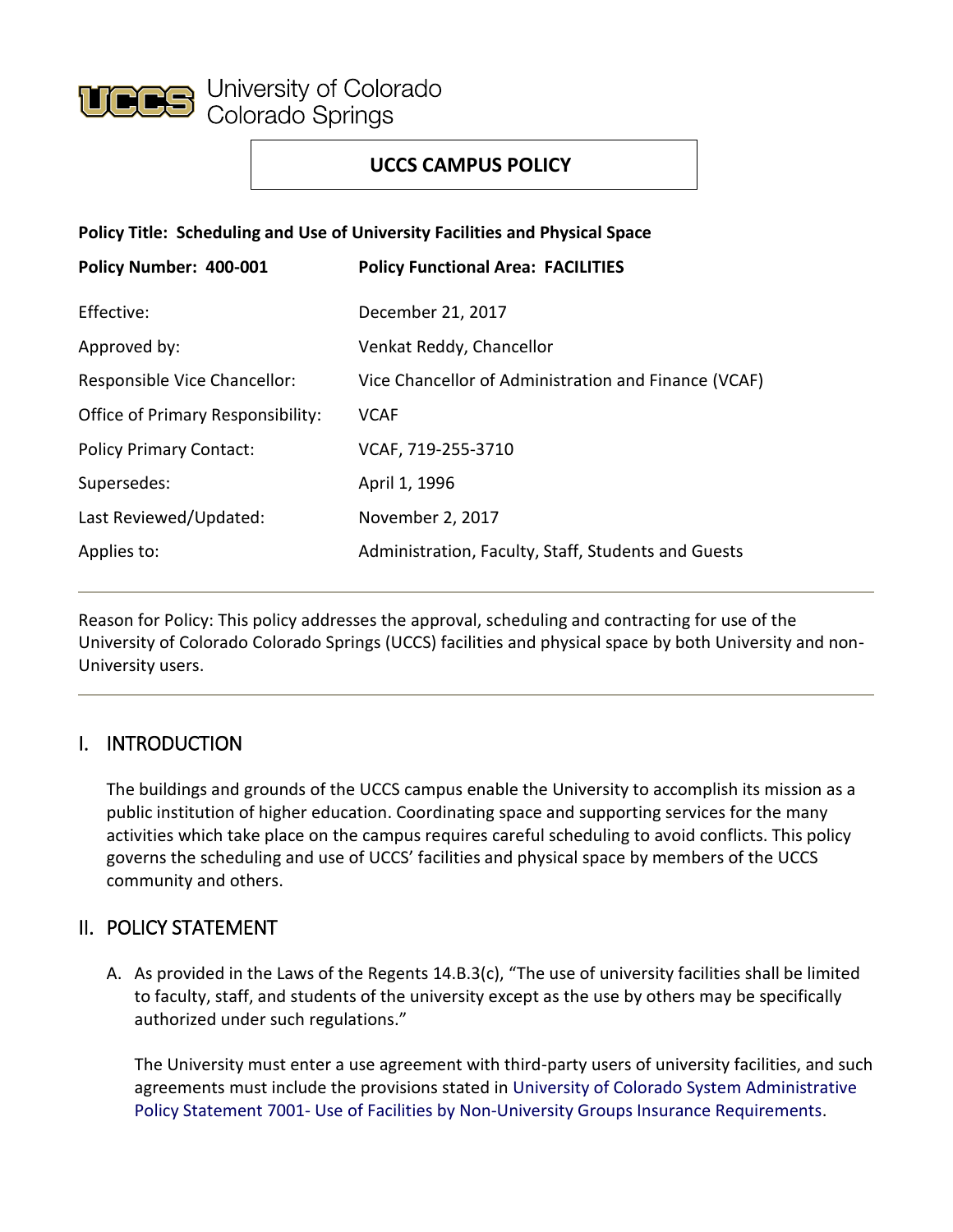### B. Purpose:

This is a general policy regarding use and scheduling of UCCS facilities and physical space. Any department with assigned responsibility for scheduling space must establish specific procedures for reserving the assigned space.

- a. Such procedures shall be reviewed and approved by the department's advisory board (if applicable) and the responsible Vice Chancellor.
- b. Final approval is required by the Office of the Vice Chancellor for Administration and Finance.

### C. Procedures:

1. Priority of Use

Facilities usage is prioritized as follows, and in all cases, scheduled activity takes priority over non-scheduled activity:

- a. The highest priority for use of Facilities is assigned to University users to carry out UCCS' educational mission and research functions, provided however that classroom teaching activities shall be limited to Academic Space, unless approved by the Vice Chancellor of Administration and Finance.
- b. As a second priority, Facilities may be scheduled by University users for nonacademic events and activities.
- c. As a third priority, Facilities may be scheduled and used by non-University users, who must enter into a space-use agreement with University Center and Event Services on a space available basis according to the procedures outlined below in Section 4.
- 2. Authority for Use of UCCS Facilities by University Users

Approval and scheduling procedures for facilities and rooms change depending on the type of space. When scheduling space, University Center and Event Services will seek the approval of the appropriate department with approval authority in Section 3.

- a. Academic Space:
	- i. Classrooms and laboratories for credit-bearing academic courses and for courses offered through Online and Academic Outreach (previously known as Extended Studies) are approved by Admission and Records, or as directed by Admissions and Records for department-specific scheduling of art studios.
	- ii. Dean's conference rooms are approved by the appropriate Dean's office.
	- iii. Library space is scheduled by the office of the Dean of the Kraemer Family Library.
	- iv. The Media Center and certain computer labs are approved by Information Technology.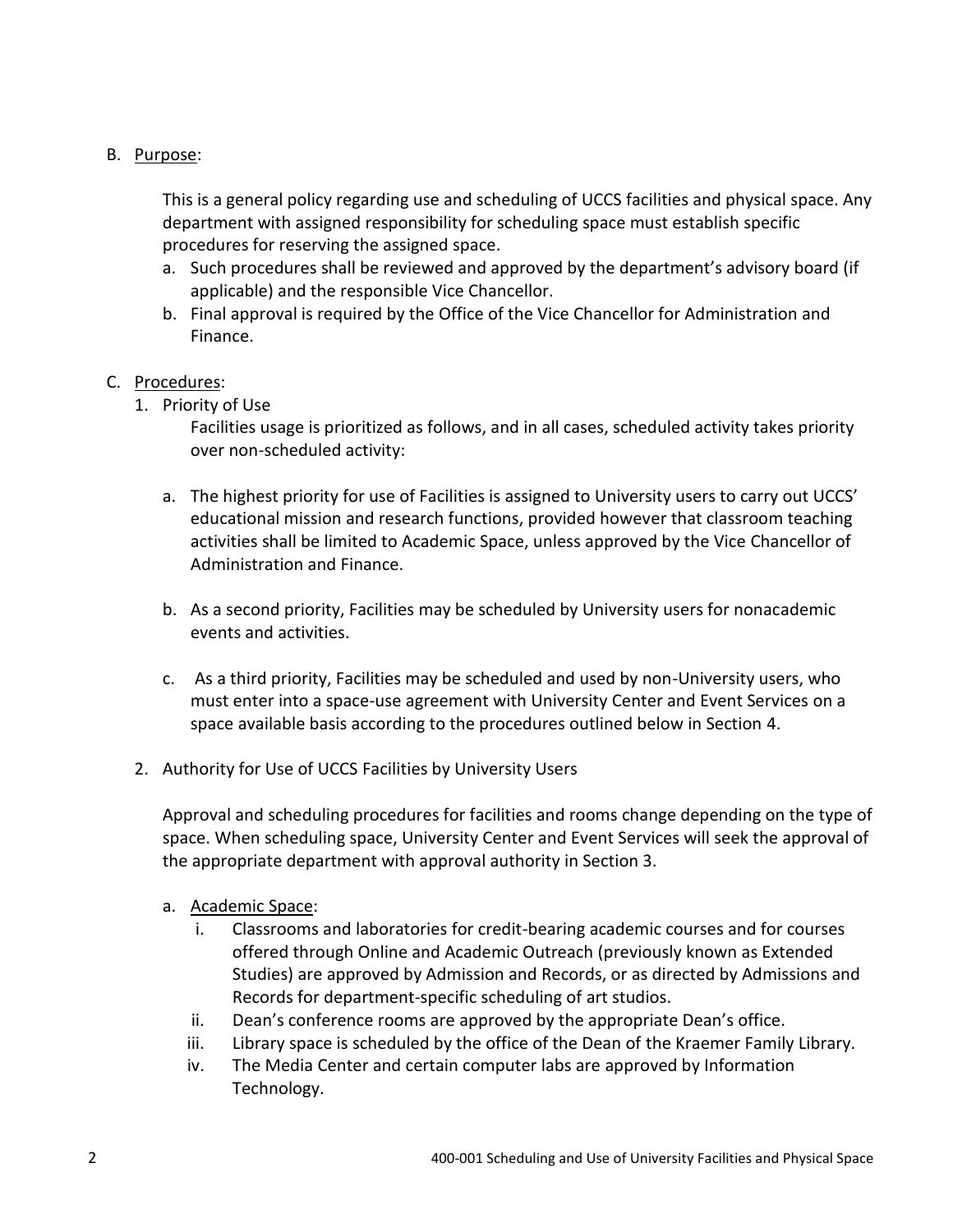- v. All other short-term requests for academic space, including lounges and lobbies of buildings, are approved and scheduled by Event Services.
- vi. [Also see Policy 200-024 Assignment of Academic Space.](https://www.uccs.edu/vcaf/policies/uccs/policies.html)
- b. Administrative Space:
	- i. Conference rooms are approved by the administrative office with responsibility for that conference room.
	- ii. Requests for short-term use of all other Administrative Space, including outdoors lawns and exterior spaces, are approved and scheduled by Event Services.
- c. Auxiliary Space:
	- i. Mountain Lion Softball Field, Mountain Lion Stadium, Mountain Lion park, and Mountain Lion Fieldhouse are approved by the office of the Director of Intercollegiate Athletics.
	- ii. Certain areas (e.g., residence hall lounges) within Auxiliary space may be prioritized for student programming during the academic year and approved by the director of that Auxiliary Space, or his or her designee.
	- iii. All other Auxiliary space is approved and scheduled by Event Services.
- 3. Procedures for University Users to Schedule UCCS Facilities
	- a. Procedures to Schedule First-Priority Uses University users should follow Admissions and Records scheduling procedures for first priority uses.
	- b. Procedures to Schedule Second-Priority Uses

University users may request space for second-priority uses on a first-come, first-served basis through University Center and Event Services. The type of space reserved will depend on the activity, estimated attendance, and on space availability.

Event Services typically does not charge University users for use of UCCS facilities. However, Event Services will assess charges if a use will result in excess costs, including but not limited to overtime scheduling of UCCS employees or special equipment rental. Additionally, if the University user charges attendees to attend the event (e.g., a mandatory donation) or receives any other revenue as a result of the event, Event Services will assess room rental charges, unless 80% or more of the revenue generated goes directly to a scholarship account for UCCS students, subject to the approval of the Financial Aid office.

To be considered a University event sponsored by a University user that qualifies for free or reduced rental rates, all of the following criteria must be met:

i. Any charges for the event, including catering charges, must be paid through a UCCS speedtype.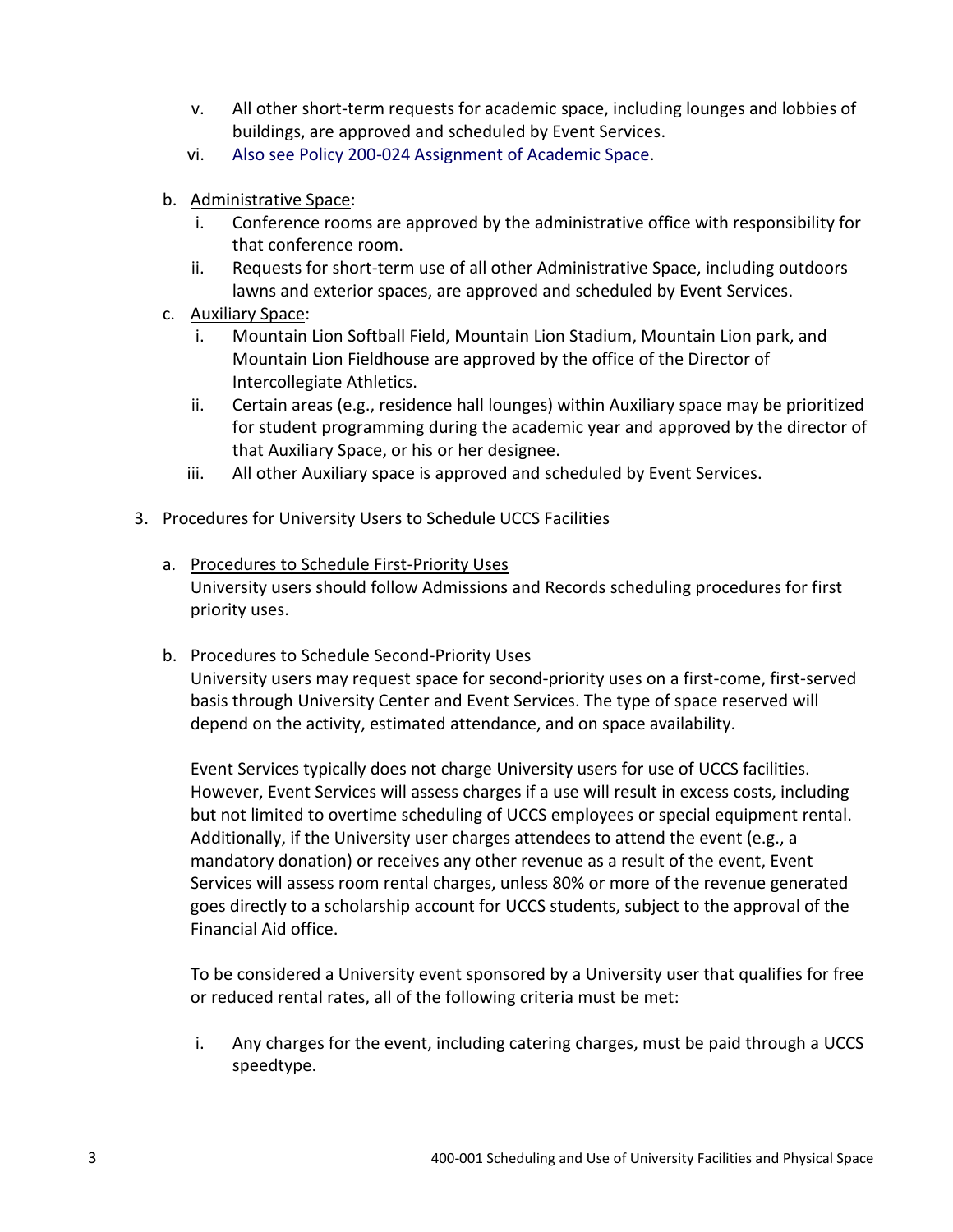- ii. The event coordinator must be a UCCS employee or student who assumes primary responsibility for planning the event.
- iii. UCCS must be listed prominently as the host on all marketing materials. A UCCS department or organization must assume responsibility for the event, including all expenses and charges that may occur as a result of the event.
- iv. Event Services and other UCCS support departments must communicate with the event coordinator directly, rather than with members of any outside entity.
- v. Representatives from the responsible UCCS department or organization must be present during the entirety of the event including set-up and tear-down.
- vi. Fundraising, registration fees, or any money collected at an event must be deposited into a UCCS speedtype within 24 hours or by the next business day, unless the Vice-Chancellor of Administration and Finance or his or her designee has approved an alternate arrangement.

### 4. Procedures for Non-University Users to Schedule UCCS Facilities

Non-University users seeking to use UCCS facilities must contact UCCS University Center and Event Services. Usage involves a charge for service according to the existing fee schedule, which is available by contacting Event Services. Fees are based on the size of the event and the event's impact on campus resources.

The use of UCCS facilities by non-University users without a contract is prohibited, with the exception of the University Center Lower Plaza as designated in Section C.8. below. Non-University users who wish to make direct contact with members of the University community are encouraged to rent a table through Event Services or utilize the University Center Lower Plaza per Section C. 8. below.

The following conditions apply to scheduling requests for use by non-University users:

- a. The Director of the University Center and Event Services has been delegated responsibility for contracting with non-University users seeking short-term space or table rental, regardless of location on UCCS property. Use contracts for periods of 30 consecutive days or longer are handled by the Office of the Vice Chancellor for Administration and Finance.
- b. Requests should indicate the type of event, date, times, number of people, and purpose of the event.
- c. Event Services will determine if the requested use complies with this policy. If so, Event Services will issue a UCCS contract. The contracting and approval process typically requires a minimum of 14 days.
- d. Authority to sign conference contracts on behalf of UCCS is restricted to designated UCCS University staff.
- e. Sponsorship of a non-University user by a University user does not automatically qualify the use as one by a University user. To qualify as a University event, the criteria detailed in section 3. above must be satisfied. Events that do not meet these criteria are considered non-University uses and are subject to rental and service fees.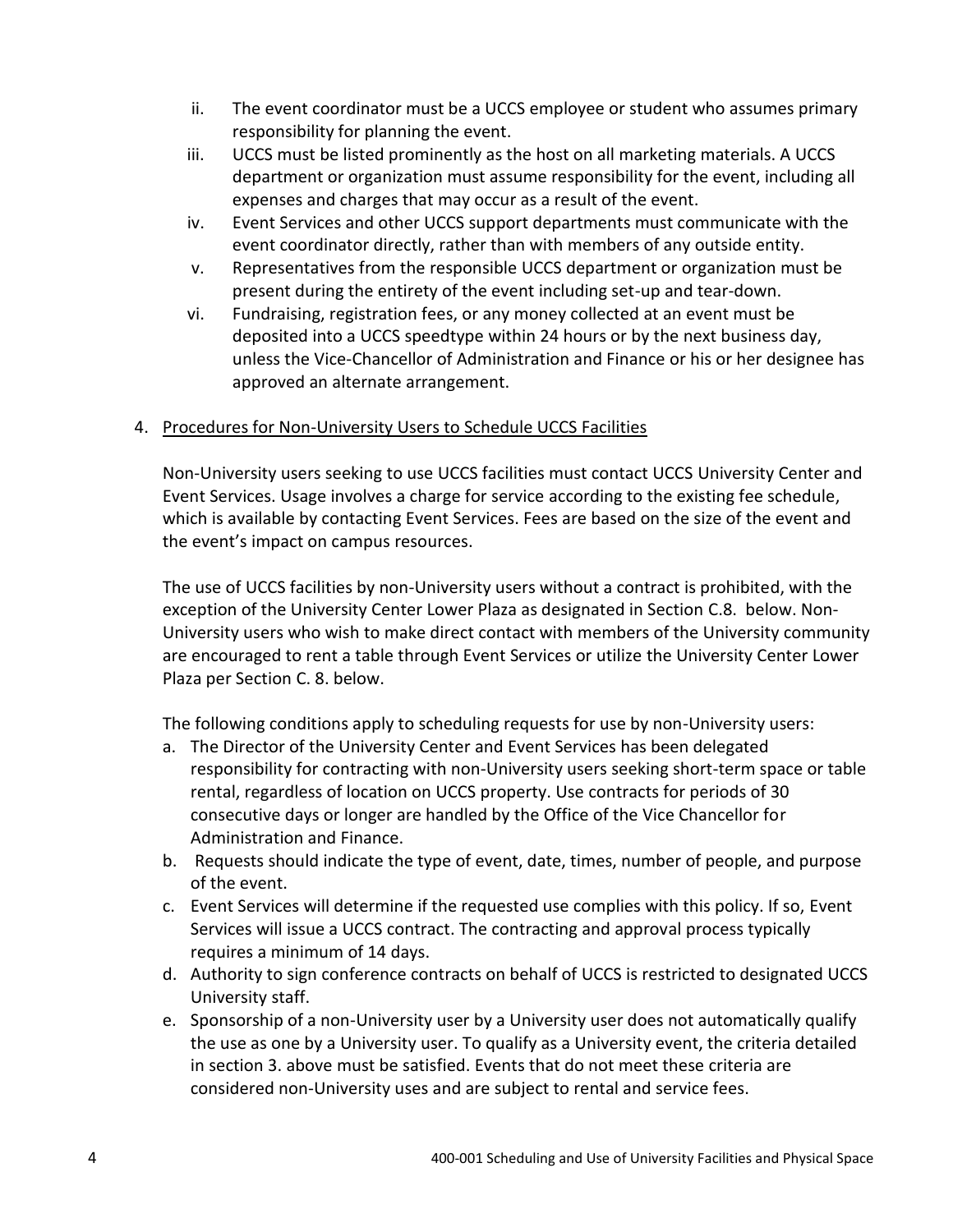- f. UCCS requires all non-University users to provide in advance of use a deposit and a certificate of insurance, which is adequate for the protection of those who may attend such event and for the protection of UCCS' facilities. See [University of Colorado System](https://www.cu.edu/ope/efficiency-and-effectiveness/presidents-task-force-efficiency/aps-7001-facilities-use-non)  Administrative Policy Statement 7001- [Use of Facilities by Non-University Groups-](https://www.cu.edu/ope/efficiency-and-effectiveness/presidents-task-force-efficiency/aps-7001-facilities-use-non)[Insurance Requirements](https://www.cu.edu/ope/efficiency-and-effectiveness/presidents-task-force-efficiency/aps-7001-facilities-use-non)
- g. A non-University user may not use UCCS space to conduct credit-bearing academic courses for an educational institution other than the University of Colorado, as such use would tend to confuse consumers about which institution is offering the course and credit.

## 5. Requirements for All Uses of UCCS Facilities

The following requirements apply to all scheduled users of facilities:

- a. All users must schedule facilities use through an organizational representative in the name of the organization, or as an individual in the case of certain non-university events (e.g., weddings, family reunions). Individuals may not reserve space for a group or department with which they are not affiliated. The representative must, as a condition of use:
	- i. Accept responsibility for sponsoring and supervising the program.
	- ii. Accept responsibility for ensuring that the scheduled facilities are used for the purposes for which they were scheduled.
	- iii. Accept responsibility for any operating costs (which includes rental fees).
	- iv. Accept responsibility for reimbursing UCCS for damage to UCCS property or facilities, including cleaning costs that might result from the scheduled activity.
	- v. Ensure that all trash, recycling and compost is placed in the appropriate container or removed from the facility. In classrooms, chalk/black/white boards must be erased prior to departure, and desks and chairs must be returned to their normal facility configuration.
	- vi. Ensure that catering is coordinated through Event Services and Dining and Hospitality Services, including for concession sales. Outside catering and outside concession sales, including bake sales, are only allowed with prior written approval of the Vice Chancellor of Administration and Finance or his or her designee. In rooms where the consumption of food and beverages is prohibited, users must comply with such restrictions. [See DHS Catering Guidelines.](https://www.uccs.edu/diningservices/catering.html)
	- vii. Product sales other than food must be approved in advance. There will be an additional fee assessed to sell items.
	- viii. Ensure that all promotion and advertising of events involving the use of UCCS facilities shall identify the individual or group sponsor of the event and their contact information. Also, please refer to [UCCS Campus and Mountain Lion Logos Policy](https://www.uccs.edu/vcaf/policies/uccs/policies)  [100-002](https://www.uccs.edu/vcaf/policies/uccs/policies) for correct use of campus logos.
	- ix. Ensure access and reasonable event accommodations pursuant to [UCCS Disability](https://www.uccs.edu/vcaf/policies/uccs/policies)  [Access and Accommodation Policy 300-021.](https://www.uccs.edu/vcaf/policies/uccs/policies)
	- x. Agree in advance, as a condition of using UCCS facilities, to comply with Regent Laws and Policies and any applicable UCCS rules and policies, as well as local, state,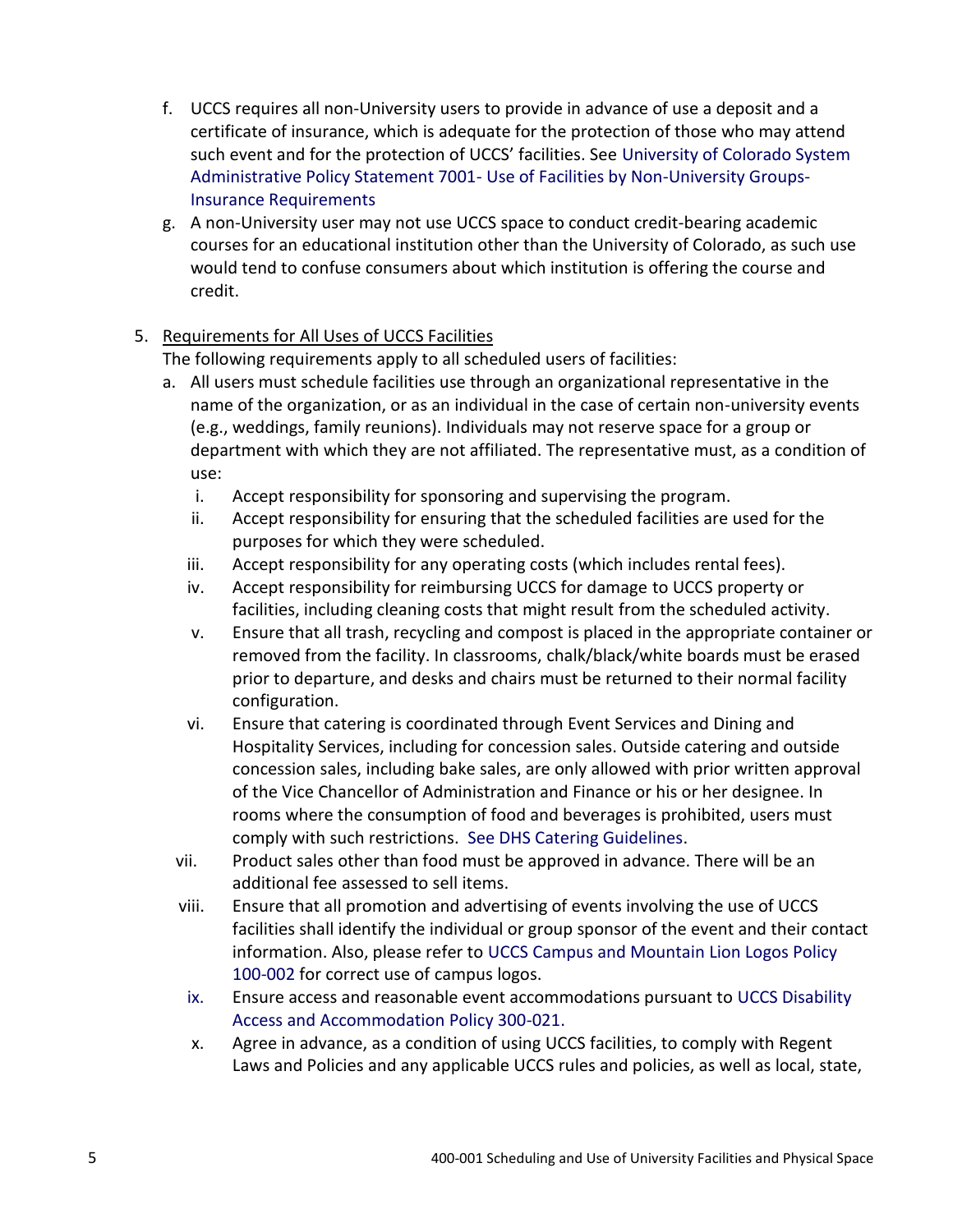and federal laws. UCCS facilities usage will be denied absent such an agreement.

- b. UCCS may require that adequate security measures be taken at any time leading up to or during an event, such as for emergency medical or fire personnel. All security measures are subject to approval of the Executive Director of Public Safety, and the user may be responsible for the associated costs. The amount of security required for an event will be based on the following considerations:
	- i. The number of people expected to attend the event;
	- ii. Maximum occupancy requirements;
	- iii. The facility or outdoor space where the event is held; and
	- iv. Whether alcoholic beverages are served at the event.
- c. The fiscal responsibility for all facilities uses belongs to the user. A security deposit to ensure fiscal responsibility and to hold dates for space is required for non-University users and may be required for University users.
- d. If a user wishes to erect a temporary structure, the user must seek approval a minimum of one week in advance from either the Executive Director of the Physical Plant, the Director of Parking and Transportation, or the Director of the University Center and Event Services, depending on the location, in addition to formally scheduling the space. The approver may require the user to consult with appropriate stakeholders, including Risk Management and the UCCS Fire Marshall to ensure public safety. When the scheduled use ends, the user is responsible for removing such structures, and for returning all UCCS facilities (including the landscape) to their original condition, when the scheduled use ends.
- e. Users may set their own policies concerning opening or closing their meetings to the public and press, and shall state such policies at the time of scheduling. If a meeting is closed to the public, it may be opened or closed to the press at the discretion of the presiding officer. If a meeting is open to the public, it shall be open to the press.

Unobtrusive use of still and motion picture cameras and recording devices is permitted during any public meeting, provided such use is consistent with contractual and scheduling agreements. Staff from the Administration and Finance Division may request that an attendee move cameras or recording devices for reasons of either safety or public access.

f. When operating programs for children, the University's primary responsibility is to protect the health and safety of participating children. Any program for children is subject to all of the University of Colorado rules, policies and compliance obligations, and to state and federal law. See Policy 100-019, Protection [of Children/Minors on Campus](https://www.uccs.edu/vcaf/policies/uccs/policies)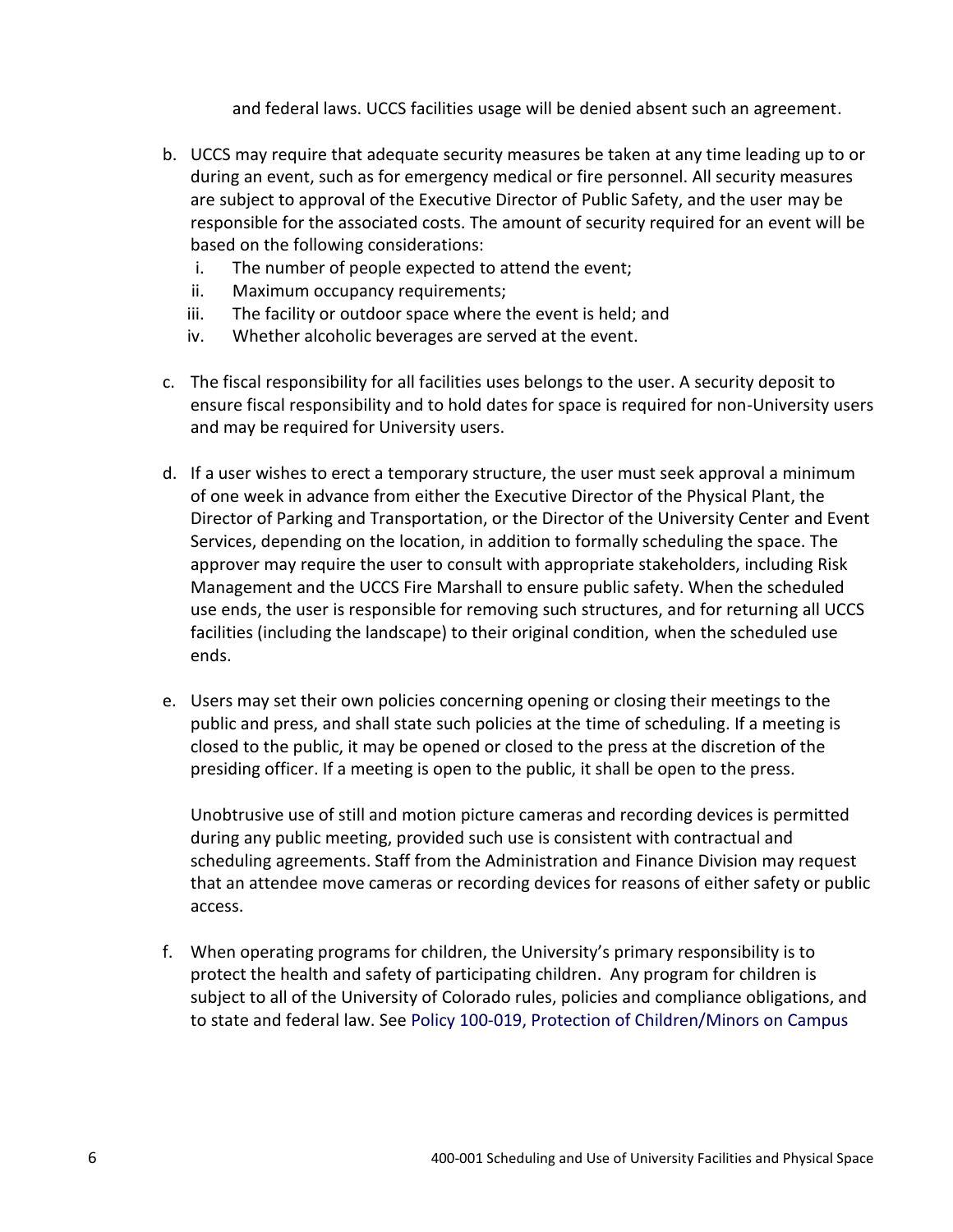#### 6. Limitations on All Uses of UCCS Facilities

The following limitations apply to all uses of UCCS facilities, whether or not the use is scheduled:

- a. Respect for Core Mission Access to and use of UCCS facilities shall not disrupt the academic mission of the campus.
- b. Commercial and Solicitation Activity
	- i. All non-regular commercial and solicitation activities conducted by University users on the campus must receive the prior approval of the Director of the University Center.
	- ii. Non-University users may not conduct commercial or solicitation activity while using UCCS facilities, unless the activity is pursuant to a contract with UCCS and insurance is provided. University users must receive prior approval for commercial activity from the Director of the University Center.
	- iii. For commercial sales and solicitation not tied to an event space reservation, tables may be reserved for those who are contracted and/or receive permission for sales or solicitations.
	- iv. Ensure that catering is coordinated through UCCS Dining and Hospitality Services, including for concession sales. Outside catering and outside concession sales, including bake sales, are only allowed with prior written approval of the Vice Chancellor of Administration and Finance or his or her designee. In rooms where the consumption of food and beverages is prohibited, users must comply with such restrictions. See DHS Catering Guidelines.
	- v. Product sales other than food must be approved in advance. There will be an additional fee to sell items assessed.
	- vi. Any sales tax required to be collected and accounted for, consistent with the laws of the State of Colorado and the city of Colorado Springs, is the responsibility of the user.
	- vii. Solicitation may take place in the University Lower Plaza without prior permission or scheduling of space but in no case can commercial activity occur in University Center Lower Plaza. See section II.C.8 "The University Center Lower Plaza".
	- viii. Advertising must comply with [UCCS Policy 800-003 Advertising, Sponsorships or](https://www.uccs.edu/vcaf/policies/uccs/policies)  [Other Forms of Acknowledgement on UCCS Websites and Publications.](https://www.uccs.edu/vcaf/policies/uccs/policies)
- c. Motor and non-motor driven vehicles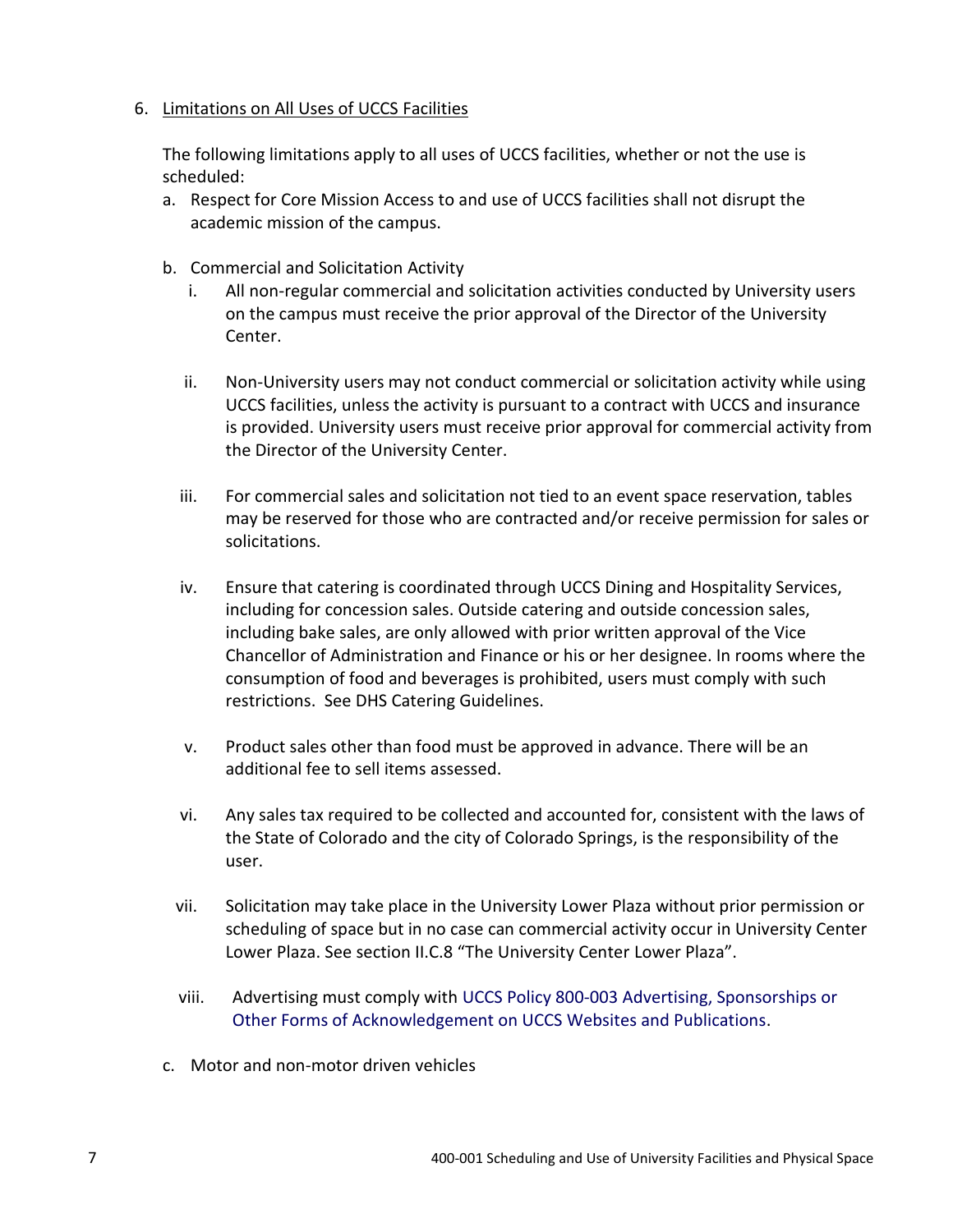No vehicles of any kind shall be operated on UCCS walkways or internal fire lanes except bicycles and emergency or UCCS vehicles involved in official UCCS projects or services. Delivery and construction vehicles must have the prior consent of the Department of Public Safety for temporary use of walkways and fire lanes. No vehicles (including bicycles) shall be allowed inside a UCCS building except University Police Bicycles and UCCS vehicles specifically assigned to those buildings by the administration. Exceptions require advanced approval from the Vice Chancellor of Finance and Administration or his or her designee

d. Smoking

Smoking is restricted on UCCS property. (See [UCCS Policy on Smoking 400-300.\)](https://www.uccs.edu/vcaf/policies/uccs/policies)

e. Alcohol

Alcoholic Beverages are restricted on UCCS property. (See [UCCS Policy 100-003 Use of](https://www.uccs.edu/vcaf/policies/uccs/policies)  [Alcohol.\)](https://www.uccs.edu/vcaf/policies/uccs/policies)

- f. Animals and Pets on UCCS property:
	- i. UCCS does not allow animals or pets in campus buildings, with the exceptions of leashed service animals or animals used for academic purposes. Service dogs in training and comfort or emotional support animals must be registered with the Office of Disability Services. See [UCCS Policy 400-012, Animals on Campus](https://www.uccs.edu/vcaf/policies/uccs/policies.html)
	- ii. Leashed animals are permitted in outdoor spaces, as long as they do not disturb the peace and quiet of the campus. Owners must attend leashed animals at all times and must clean up after them.
- g. Open Flame
	- i. No person may ignite or use an open flame, including but not limited to candles, propane tanks, bonfires, and other cooking devices, in any facility.
	- ii. Any request for an exception to this prohibition must be approved in writing by both the Fire Marshall and the Director of the University Center and Event Services.
- h. Use of UCCS Space for Domestic or Other Personal Use.
	- i. It is prohibited to use UCCS facilities for activities directly related to domestic inhabitance (e.g., bathing, cooking, sleeping). UCCS facilities designated for use as student housing, the Heller Guest House, and activities described below in subsections iii. and iv. are exempted from this prohibition.
	- ii. UCCS facilities shall not be used for: overnight camping (including the laying down of bedding for the purpose of sleeping); making any fire for cooking or any other purpose; or sleeping in or cooking in tents, motor vehicles, or other structures.
	- iii. Overnight special events not involving camping require approval at least one week in advance from the Vice Chancellor for Administration and Finance, in concurrence with the University Center Director, the Executive Director of Public Safety, and the Director of the Physical Plant. Overnight special events may not exceed 3 nights in a 30 day period.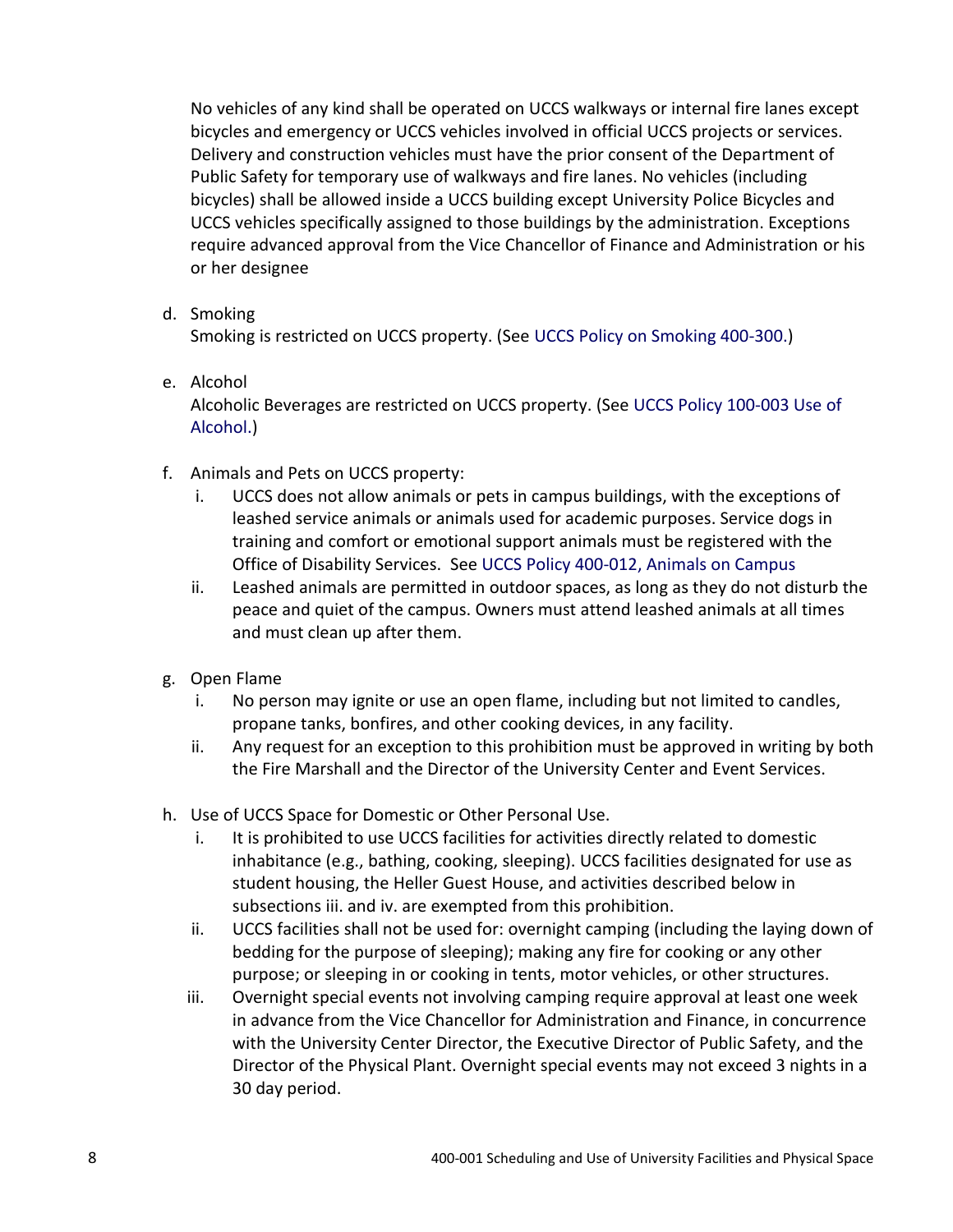- iv. University space, including but not limited to the University Center, Gallogly Recreation and Wellness Center, or the Gallogly Events Center may be used for overnight habitation for special events and for emergency shelter, upon advance approval by Vice Chancellor for Administration and Finance in consultation with the Director of the facility/department.
- i. Possession of Illegal Substances and Devices on UCCS Property.
	- i. UCCS prohibits the unlawful manufacture, distribution, dispensation, possession, and use of any controlled substance, including illicit drugs, marijuana, or alcohol, of any kind or any amount, while on UCCS property. (Se[e UCCS Policy 100-0114, Drug-](https://www.uccs.edu/vcaf/policies/uccs/policies)[Free Campus and Workplace Policy.](https://www.uccs.edu/vcaf/policies/uccs/policies))
	- ii. Unauthorized possession of firearms, explosives, and other dangerous or illegal weapons is prohibited on campus, except as provided in [CU Regent Policy 14-1.](https://www.cu.edu/regents/policy-14i-weapons-control)
- j. Posting of material on UCCS property. Also see [UCCS Policy 400-008 Free Distribution](https://www.uccs.edu/vcaf/policies/uccs/policies)  [Policy,](https://www.uccs.edu/vcaf/policies/uccs/policies) and the Chalking and Posted Advertisement Guidelines, found on [the](https://www.uccs.edu/uc) University Center and Event Services [webpage.](https://www.uccs.edu/uc/)
	- i. Unless controlled and maintained by another UCCS department or organization, all bulletin boards are overseen by the Director of the University Center and Event Services.
	- ii. Bulletin boards are available to both University and non-University users.
	- iii. All materials posted on bulletin boards must receive a stamp at the University Center Information Desk or the ENT Center for the Performing Arts. The desk does not review the content of materials other than to ensure that they contain contact information for the poster and that they conform to size limitations.
	- iv. All materials posted on campus must have a stamp to be posted on bulletin boards. A maximum of 30 flyers may be stamped per event or program, and flyers may not be larger than 11 x 17 inches.
	- v. All materials posted on bulletin boards without a stamp will be removed and destroyed immediately. All materials posted on walls, windows, glass, doorways, vehicles, machines, left on tables or in other locations inappropriate for posting will be immediately removed and destroyed.
	- vi. Bulletin boards are cleared of all materials, including those that are stamped, by university staff on a consistent schedule.
- k. Canvassing
	- i. Current students may engage in unscheduled Canvassing on sidewalks and in other outdoor areas not otherwise scheduled for use, so long as such students maintain a 25-foot distance from building entrances and from areas scheduled for use.
	- ii. Non-University users and University users who are not current students who wish to engage in Canvassing must schedule their intended activity pursuant to this policy or conduct their activity in the Lower Level University Plaza pursuant to this policy.
	- iii. Any person who wishes to engage in commercial activity, as outlined in section II.C.6.b, must schedule their intended activity pursuant to this policy.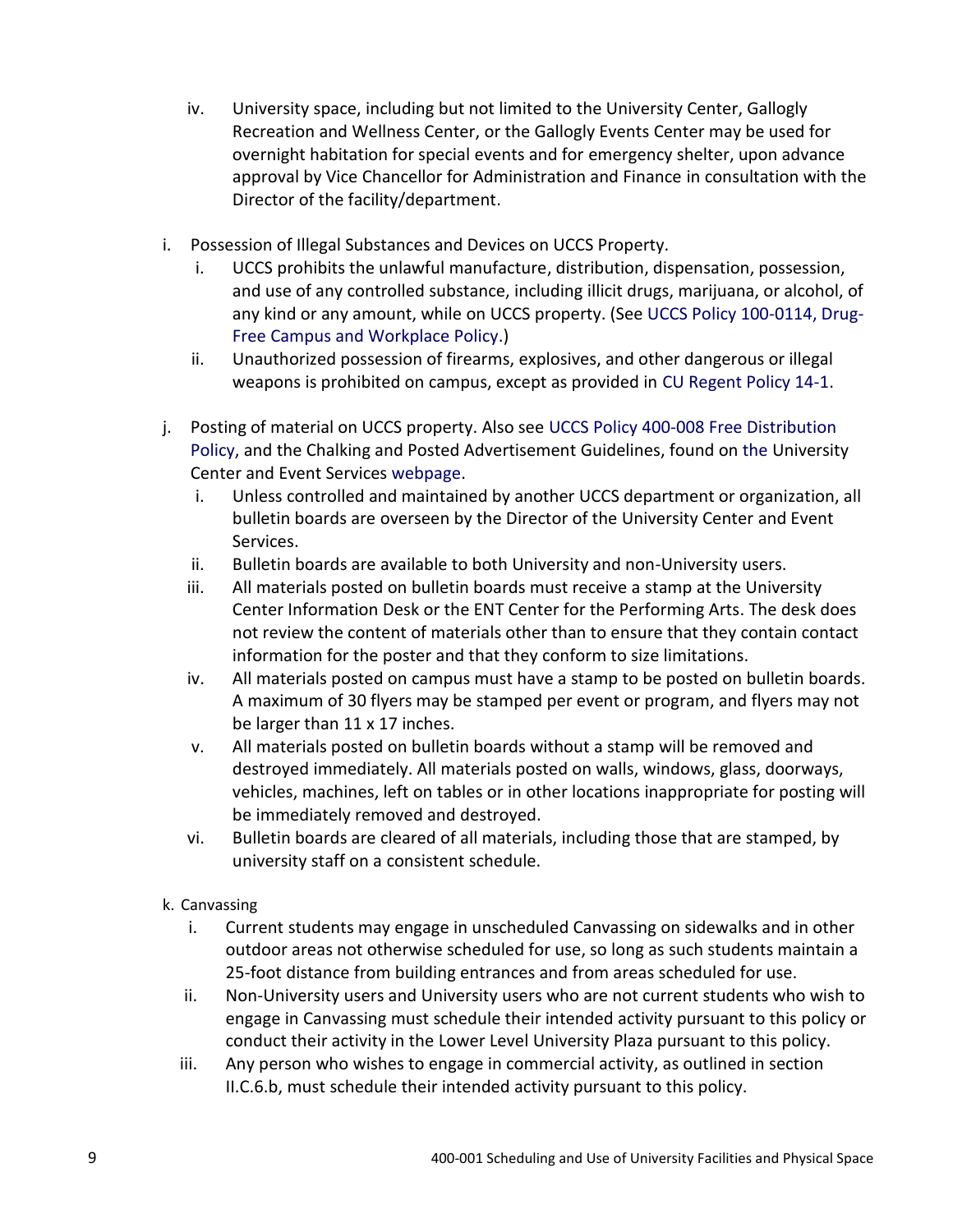- iv. Current students engaged in Canvassing that is not scheduled may not include: tables; displays, signs, or banners that are larger than what one individual student can hold; or any other temporary structure, permanent structure or framework.
- v. Canvassing shall not obstruct or disrupt entrance or exit to any UCCS facility or outdoor space or obstruct or disrupt the flow of pedestrian or vehicular traffic.
- vi. Use involving Canvassing may not take place inside any UCCS facility.
- vii. No person engaged in Canvassing may leave Literature, fliers, samples, promotional items, coupons or any other tangible items behind or unattended anywhere on the campus, which is prohibited except as provided in this policy or UCCS Policy 400-008 Distribution of Free Publications.
- l. Signage and Chalking on Campus.
	- i. Chalking and outdoor postings are permitted only by University users who have scheduled the chalking in advance and approvals are coordinated by the Director of the University Center and Event Services. Please refer to Chalking and Posted Advertisement Guidelines on the, [University Center website.](https://www.uccs.edu/uc/)
	- ii. Outdoor banners and lawn signs require prior approval from the Executive Director of the Physical Plant or the Director of the University Center and Event Services, depending on the proposed location. A maximum of 20 lawn signs per event will be approved. No person may attach signs or banners of any kind to traffic signs, wayfinding signs, parking signs, light poles, , or landscaping elements such as trees.
	- iii. Sandwich or "banana" boards are for outside use only, not for placement inside buildings or in traffic round-abouts. The Executive Director of the Physical Plant may remove such boards inappropriately placed.
	- iv. It is the responsibility of the user to ensure the removal of approved sandwich boards, lawn signs, and banners as soon as the event is finished. Failure to remove signage that requires university action may be charged to the responsible party.
	- v. In addition to the requirements listed above, special guidelines apply during the UCCS Student Government Association (SGA) annual election and special election periods. [See](file://///excelsior/ue$/eboling2/VCAF%20Erin/See%20https:/orgsync.com/69883/files/602657/show) [the SGA webpage](http://sll.uccs.edu/org/sga)
- m. Additional restrictions for event activity may apply during Finals Week and the week prior to Finals Week in certain locations on campus.
- n. Filming and professional photography on campus is permitted as long as it follows the University Filming Guidelines and generally requires advance approval.
- o. All use of small unmanned Aircraft Systems (sUAS), commonly known as drones, for any purpose by University faculty, staff, students, or third parties on University property, including but not limited to recreational or hobby flight of aircraft, is prohibited. Any exception to this prohibition must be granted only upon the express written permission of the Vice Chancellor for Administration and Finance (VCAF) or his or her designee.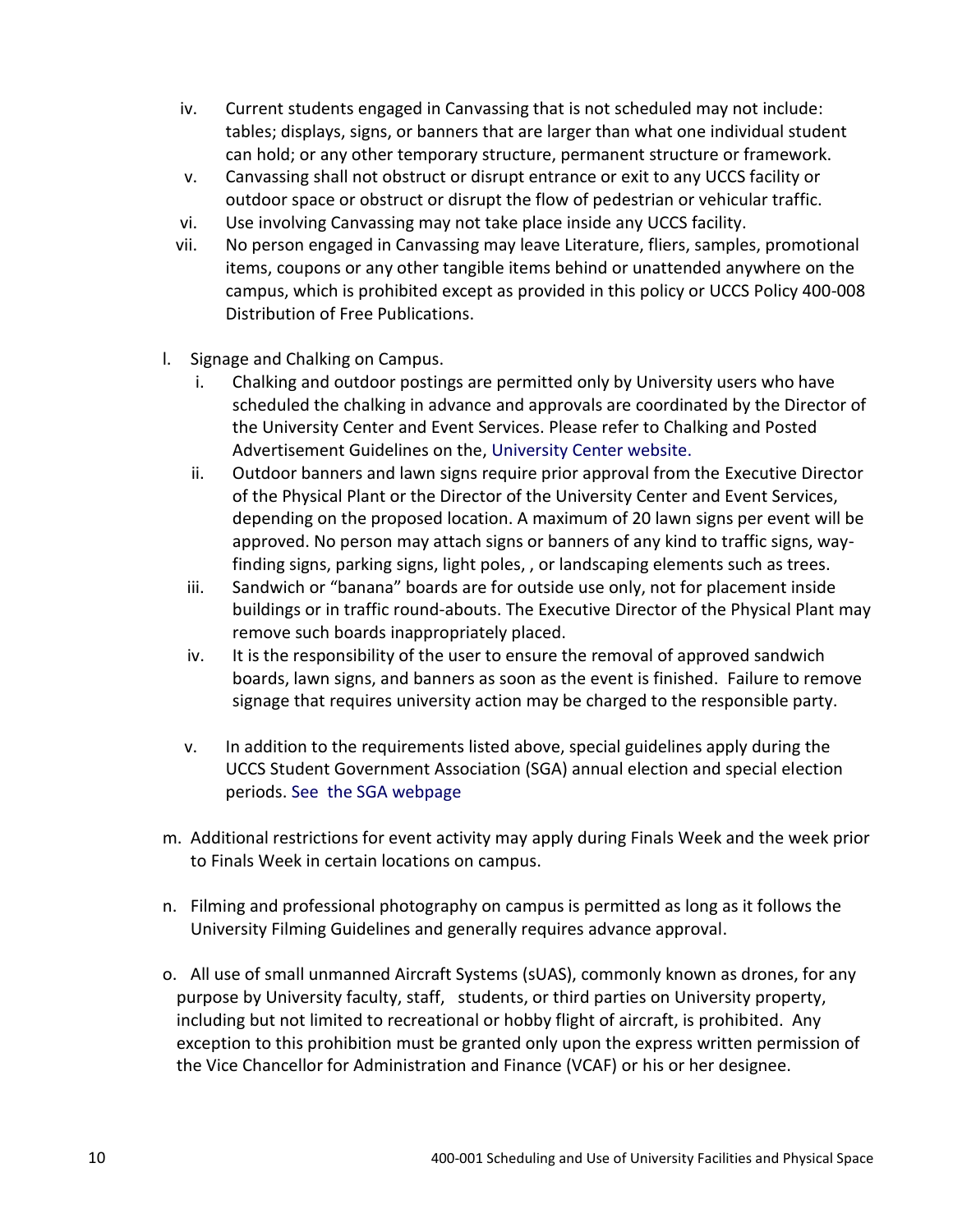See [Policy 100-018 Operation of small Unmanned Aircraft Systems \(sUAS\).](https://www.uccs.edu/vcaf/policies/uccs/policies.html)

7. Events in Outdoor Spaces

Usage of outdoor facilities spaces must comply with the following additional requirements:

- a. The user shall provide adequate lighting at the users' expense for events scheduled after dusk or before dawn.
- b. The user shall make prior arrangements for adequate, available sanitary facilities within and/or in the vicinity of the event before and during the event, and for a reasonable period of time following its conclusion.
- c. Requests for access to electricity and/or water should be made in writing at least seven days in advance to Event Services, who will coordinate approval through the Executive Director of the Physical Plant.
- d. The user shall provide adequate emergency medical and fire services, as determined by the Executive Director of Public Safety.
- e. Outdoor amplified sound or music requires prior approval from the Executive Director of Public Safety and the Director of the University Center and Event Services. Sound may not disrupt academic classes or the residents of the Housing villages, and may not occur prior to 8 a.m. or after 11p.m. when there are students or guests in residence.
- f. UCCS officials have the authority to require a reduction in the noise level. Failure to comply within a reasonable period of time may result in a termination of the event, fines, and/or forfeiture of future use of UCCS outdoor facilities space.
- g. UCCS reserves the right to cancel or delay an outdoor event due to weather conditions if the conditions create unreasonable risk of harm to participants or spectators or if the conditions could result in damage or unreasonable wear and tear to the outdoor space.
- h. Climbing or rappelling inside or on the exterior of any facility or on any crane or other construction equipment is prohibited.
- i. Hammocks and slacklining are only allowed in designated locations and may not be attached to buildings or higher than 3 feet off of the ground.
- j. Dismount Zones have been determined with signage in certain locations to help ensure the safety of the campus community. [Contact Parking and Transportation Services](https://www.uccs.edu/pts/parking) for specific information.
- k. Outdoor activities such as walks, runs, bike races, and trail hikes that may impact the natural environment must receive approval from the University Trails Committee.
- l. The following activities must receive prior approval from University Risk Management before scheduling and may require a University waiver for participants: golfing, inflatables, launching a rocket or flying model aircraft, skiing, sledding, tubing, snowboarding, and any other activity that involves significant risk to participants, observers, or bystanders.
- 8. The University Center Lower Plaza

The Laws of the Regents[, Article 5,](https://www.cu.edu/regents/laws-and-policies/regent-laws/article-5-faculty) Section D "Principles of Academic Freedom", provides guidance on the intent and definition of academic freedom. The University Center Lower Plaza ("the Plaza") located between the University Center and Centennial Hall is available to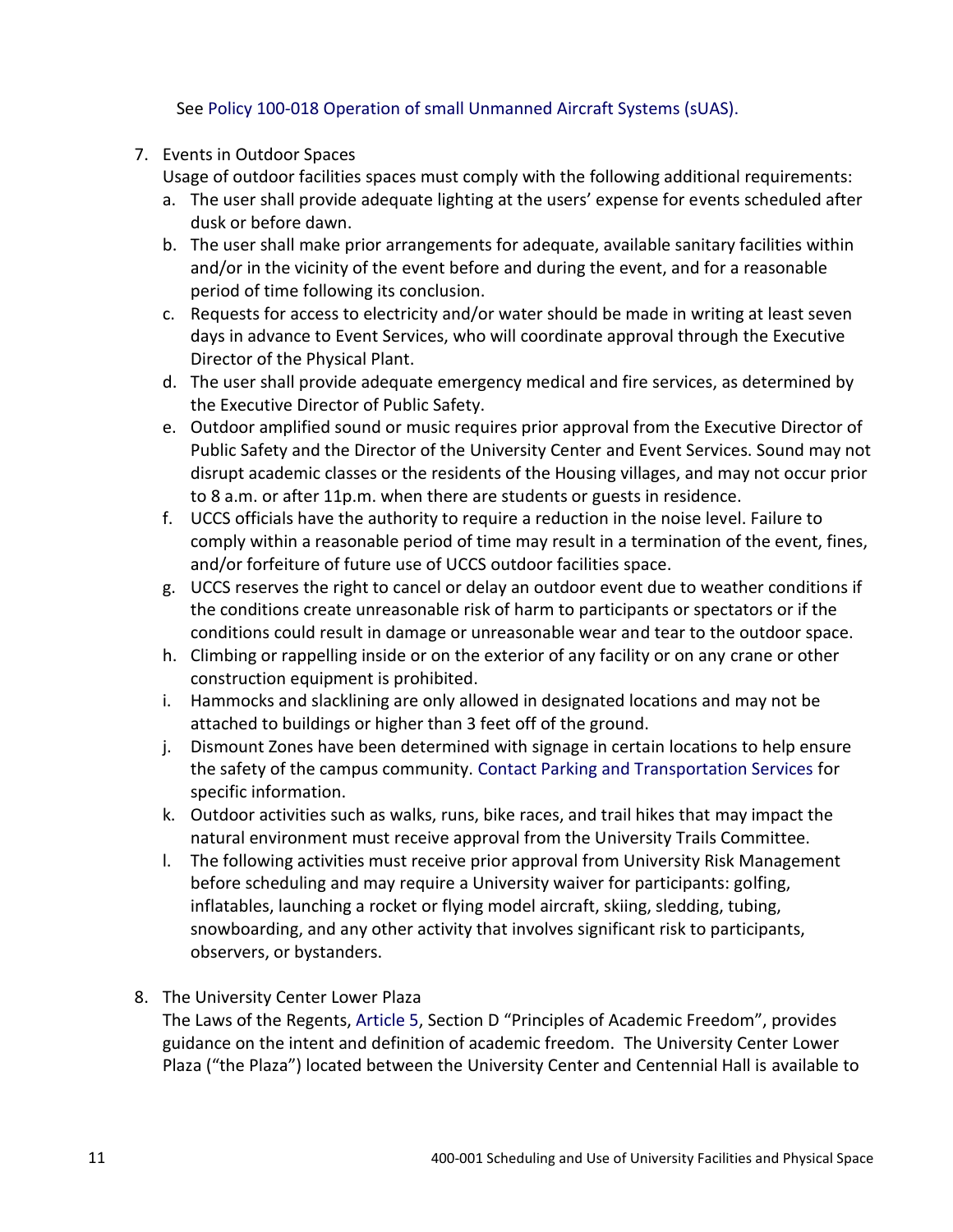everyone, including unaffiliated community members, for unscheduled use, according to the following limitations:

- a. The Plaza is available for public discussion or public expression between the hours of 7:00 a.m. and 10:00 p.m.
- b. Speakers may use amplified sound only if the sound level does not exceed 75 decibels measured at any point on the perimeter of the Plaza.
- c. Speakers may not impede the flow of traffic or interfere with other users of the Plaza.
- d. Temporary structures are prohibited in the Plaza.
- e. Event Services will not provide tables, chairs, audiovisual or other event equipment for use or activity in the Plaza.
- f. Commercial activity is prohibited in the Plaza.
- g. The capacity of the Plaza is 846 persons. No event or gathering may exceed this number of persons. The UCCS Department of Public Safety shall enforce this limitation, and may also monitor the perimeter of the Plaza to ensure that traffic can flow safely on adjoining walkways and the adjoining road
- 9. Unscheduled Campus Closures
	- a. The Chancellor or his or her designee shall make the final decision to close all or a portion of the campus or limit access to specified areas of the campus for one or more of the following reasons:
		- i. Weather, flood, fire, or other emergencies. Applicable campus policies will control these closures.
		- ii. To prevent material and substantial disruption of UCCS' operations and/or activities.
		- iii. Public safety.
		- iv. Construction or maintenance project or operation
	- b. When the campus is closed, no events or activities will be scheduled and any scheduled event may be cancelled. If only a portion of the campus is closed or has access limited to it, no events will be scheduled for that portion of campus and any events scheduled for that part of campus may be cancelled.
	- c. In the case of campus closure or delay, essential services personnel must report to, or remain at, work. Essential services personnel are individuals who are involved in critical health, safety and communication services and whose presence on campus is required during a campus closure or delay. The administration is responsible for identifying essential services departments. Hiring authorities are responsible for determining essential and non-essential services personnel in their units and for communicating this to their employees or colleagues.
	- d. Anyone in an area that has been closed under this section may be cited for trespass.

# III. [KEY](http://www.uccs.edu/vcaf/policies/uccs/campus-policies-dictionary.html#_top) WORDS

- A. Facilities
- B. Academic Space
- C. Administrative Space
- D. Auxiliary Space